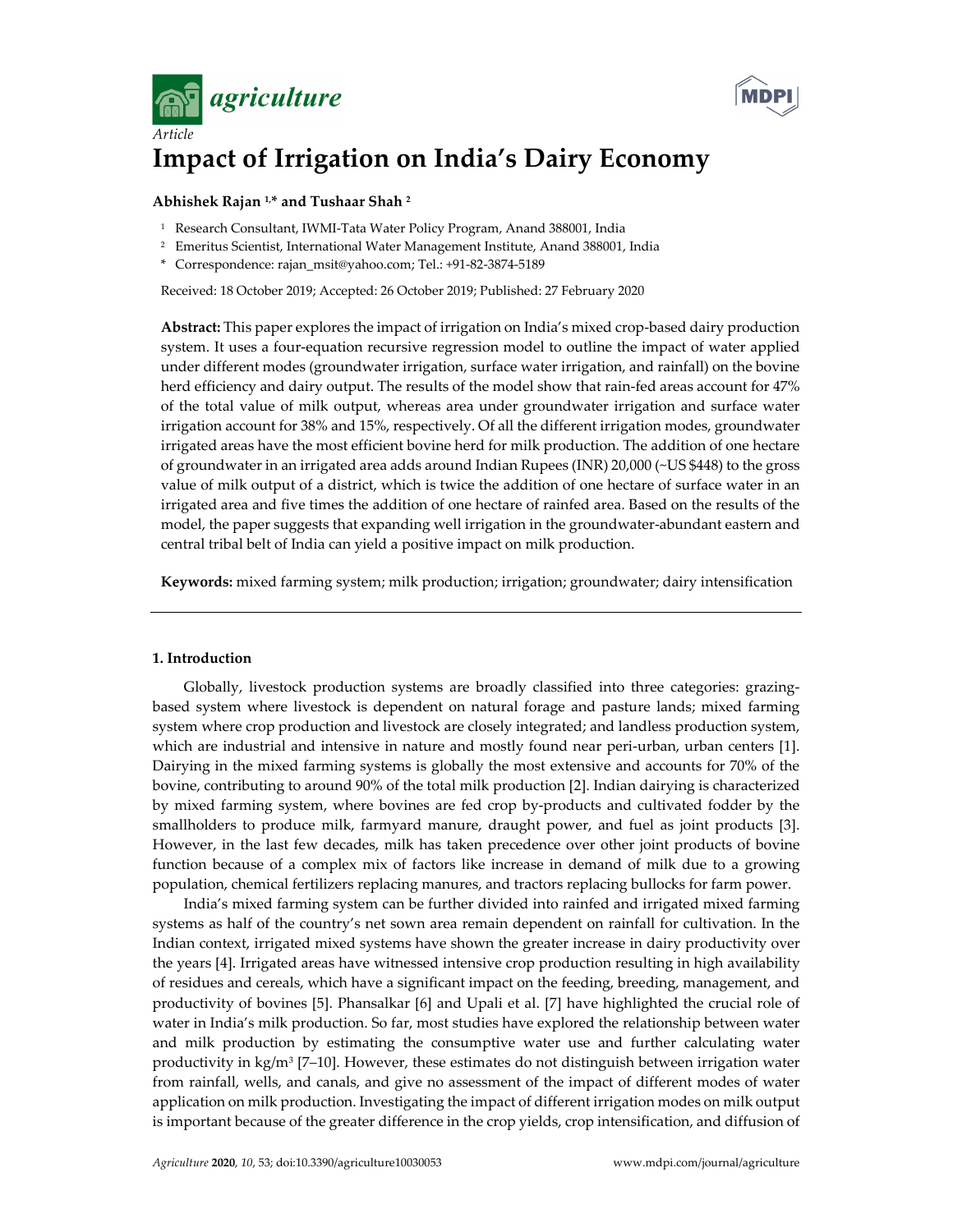farm mechanization under different irrigation regimes. Several studies have shown that groundwater irrigation provides easy access and greater water-control to the farmers, which leads to higher crop productivity and when compared to surface irrigation like canals, tanks, etc. [10–14].

In this paper, we analyze the impact of water under different irrigation regimes (groundwater, surface water, and rainfall) on the bovine demography and the gross value of milk output at the district-level using a four-equation regression model. Specifying a set of recursive relationships, we eliminate the simultaneity bias by using instrumental variables in two-stage least square method. The model estimates the marginal value product of water delivered through groundwater, surface water, and rainfall on gross value of milk output, and also calculates the size of their contribution to India's gross value of milk output.

# **2. Data and Method**

District-level data has been compiled from various sources in this study. Sources of data are mentioned in Table 1.

| Variables                              | Data Source                                           |
|----------------------------------------|-------------------------------------------------------|
| Number of Groundwater Structures (GWS) | 4th Minor Irrigation Census of India 2006 [15]        |
| Gross Cropped Area                     | District-wise Land Use Statistics 2010 [16]           |
| Groundwater Irrigated Area (GWIA)      |                                                       |
| Surface Water Irrigated Area (SWIA)    |                                                       |
| Canal Irrigated Area                   |                                                       |
| Tank Irrigated Area                    | 9th Agricultural Census of India 2010 [17]            |
| Area Irrigated by Other Sources        |                                                       |
| Net Sown Area (NSA)                    |                                                       |
| Net Irrigated Area (NIA)               |                                                       |
| Total Bovine Population (ToBov)        |                                                       |
| In-Milk Bovine Population (InMBov)     | 19th Livestock Census of India 2012 [18]              |
| Herd Efficiency Ratio (HER)            |                                                       |
| Daily Milk Production                  | National Dairy Development Board 2010 [19]            |
| Market Price of Milk                   | Rajeshwaran et al. (2014) <sup>+</sup> [20]           |
| Gross Value of Milk Output (GVA-M)     | Calculated from milk production and liquid milk price |

**Table 1.** Sources of data.

† As per Rajeshwaran et al. [18], the price of milk fat in 2010–2011 was Rs. 401/kg. Assuming an average fat content of 5% in liquid milk, we calculate the price of liquid milk in 2010–2011 to be Rs. 20.05 per liter.

The model is estimated for the year 2010–2011. Regression analyses were performed using Analysis Toolpak in Microsoft Excel. We have considered the geographical boundaries of 590 districts of India covered by the 4th Minor irrigation census as the base and converged data from 9th Agricultural Census [17] and 19th Livestock Census [18] for these 590 instead of the present 648 districts. (A district in India is equivalent to a county in USA in size.) Of the 590 districts, our analysis encompasses 534 districts for our regressions due to non-availability of data on different variables in 56 districts. Even so, our analysis covers 96% of India's net sown area and 97% of the total bovine population, and is fairly representative of the national picture. One limitation of the study is that datasets used are not strictly contemporaneous. However, the observation suggests that variables we have chosen tend to slowly vary over the years. Since the study involves a lot of spatial analysis, a state-wise map has been included (see Figure A1) for a better understanding of India's geography. This study assumes the percentage of in-milk bovines in the herd as the key indicator of dairy intensification. Ratio of in-milk bovine heads to bovine stock has been termed as herd efficiency ratio (HER).

We follow two-pronged methods in this study: (i) First, we classify districts on the basis of access to irrigation and examine the trends and patterns in bovine demography in different classes; and (ii)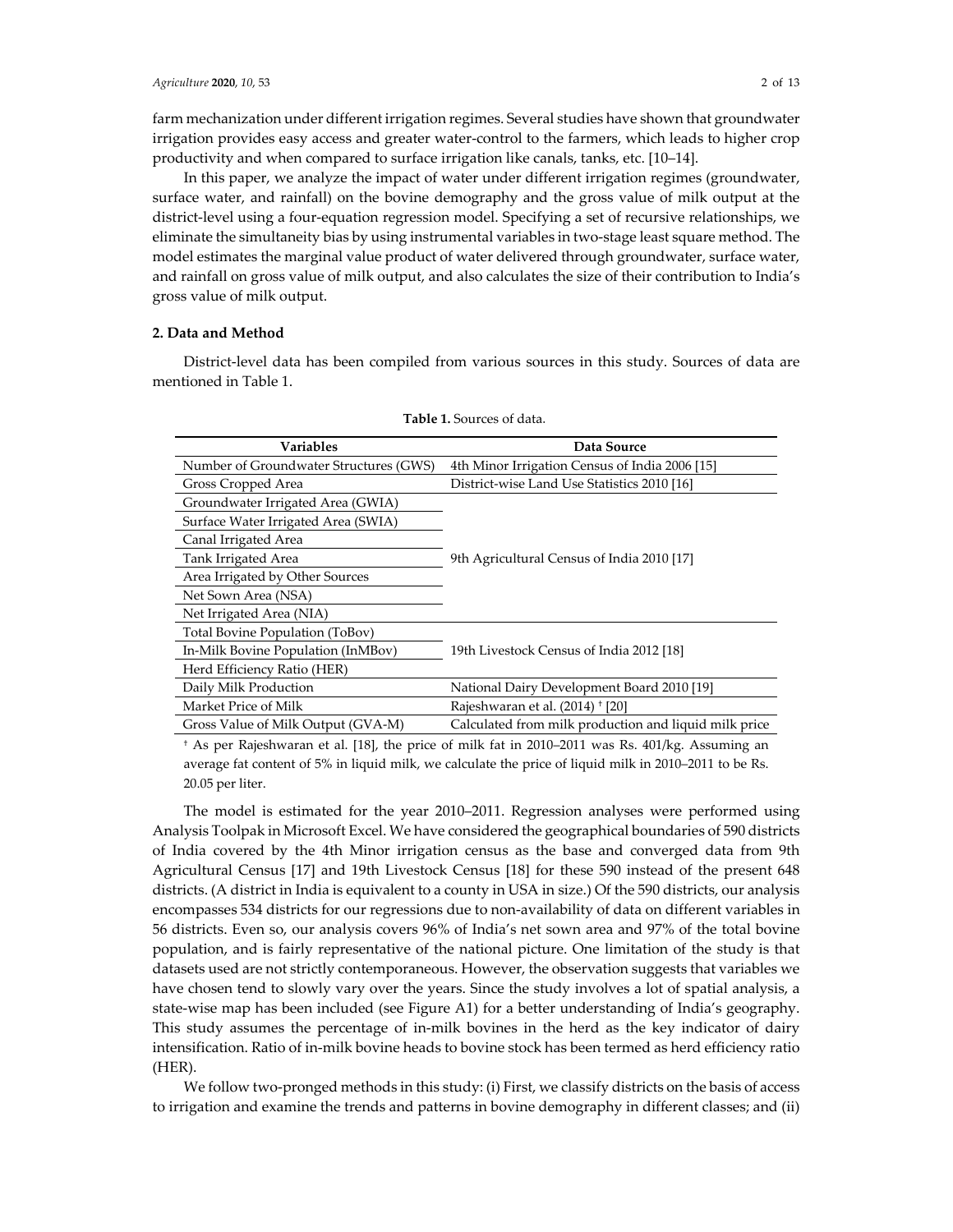second, we use a four-equation recursive regression model to estimate impact of different irrigation regimes on bovine demography and dairy production.

### *2.1. Role of Irrigation in Dairy Intensification of India*

During the 1950 and 1960s, the primary function of bovine was to provide draught power for agricultural operations; milk production was a secondary activity. Till the '60s, the country was dependent on the imports to fulfil its milk demand [21]. As the Green Revolution and White Revolution ushered in the later decades, dairying became more pronounced of all the bovine functions. The Green Revolution led to runaway mechanization in Indian agriculture, replacing bullocks with tractors. During 1961–2012, India's five-year Livestock Censuses recorded 40% decline, from 74 million in 1962 to 45 million in 2012 of working bovines. The number of tractors increased from 30,000 in 1961 to more than four million in 2011. Moreover, rapid adoption of irrigation, highyielding seed varieties, and fertilizers expanded the availability of cereals and pulses [22]. Along with these, the crop residues to maintain bovines. According to a study by Food and Agriculture Organization of the United Nations, the Green Revolution intensified dairying in irrigated areas like Punjab in a two-pronged manner: first, irrigated areas witnessed a dramatic increase in crop intensification, which increased the supply of cereals for intensive production; second, the green revolution led to increase in incomes, which increased the demand for milk [4]

Compared to the rainfed districts, irrigated districts experience stronger stimuli for dairy production from three sources: first, they have better feed and fodder availability [3]; second, higher levels of farm mechanization enables them to concentrate feed and fodder for dairy bovines [23]; and lastly, higher consumer incomes in irrigated villages strengthen local demand for milk, making milk production ever more attractive livelihood option for the small-holders [24]. Rao and Birthal [3] did a detailed study of different typologies of mixed crop-livestock systems in India. Their study showed that high irrigated mixed crop systems—prevalent in the districts of Punjab, Haryana, Uttar Pradesh (UP), and pockets of Karnataka and Maharashtra—have a strong presence of high milk-producing breeds like crossbreed cattle and *Murrah* breed buffaloes, better availability of feed, dominance of female bovines, and better access to market in the form of strong network of milk cooperatives. Similar results were reported by another study in western Indo-Gangetic Basin—states of Punjab, Haryana, and Western UP—which highlighted irrigation as one of the main drivers for high intensification of dairying in the region [25].

Table 2 simultaneously looks at the district-level data of irrigated area and bovine demography from the 9th Agriculture Census [17] and the 19th Livestock Census data [18]. As one moves from less irrigated districts to more, bovine population density and herd efficiency ratio witness a gradual increase whereas population density of draught bovines gradually decrease. It shows a positive association between a district's access to irrigation and its orientation towards dairying.

| Net Irrigated<br>Area (% of NSA) | Number of<br><b>Districts</b> | <b>Herd Efficiency</b><br>Ratio (HER) (in $\%$ ) | <b>Bovine Density</b><br>(per 100 ha of NSA)<br>(Average) | <b>Draught Bovine Density</b><br>(per 100 ha of NSA)<br>(Average) |
|----------------------------------|-------------------------------|--------------------------------------------------|-----------------------------------------------------------|-------------------------------------------------------------------|
| $<$ 20%                          | 183                           | 21                                               | 179                                                       | 53                                                                |
| $20 - 40\%$                      | 111                           | 25                                               | 184                                                       | 38                                                                |
| $40 - 60\%$                      | 91                            | 27                                               | 212                                                       | 27                                                                |
| $60 - 80\%$                      | 84                            | 29                                               | 250                                                       | 23                                                                |
| $>80\%$                          | 121                           | 32                                               | 268                                                       | 18                                                                |

**Table 2.** Net irrigated area, bovine density, herd efficiency ratio, and draught bovine density in 590 districts of India**.**

Figures 1 and 2 show the concurrence of high proportion of in-milk bovines in the bovine stock in highly irrigated regions of the Indo-Gangetic basin and western-peninsular India whereas low irrigated regions of central tribal regions—i.e., Jharkhand, Odisha, and Chhattisgarh—and pockets of Maharashtra (*Vidarbha* region) and Madhya Pradesh exhibit poor herd efficiency ratio. In the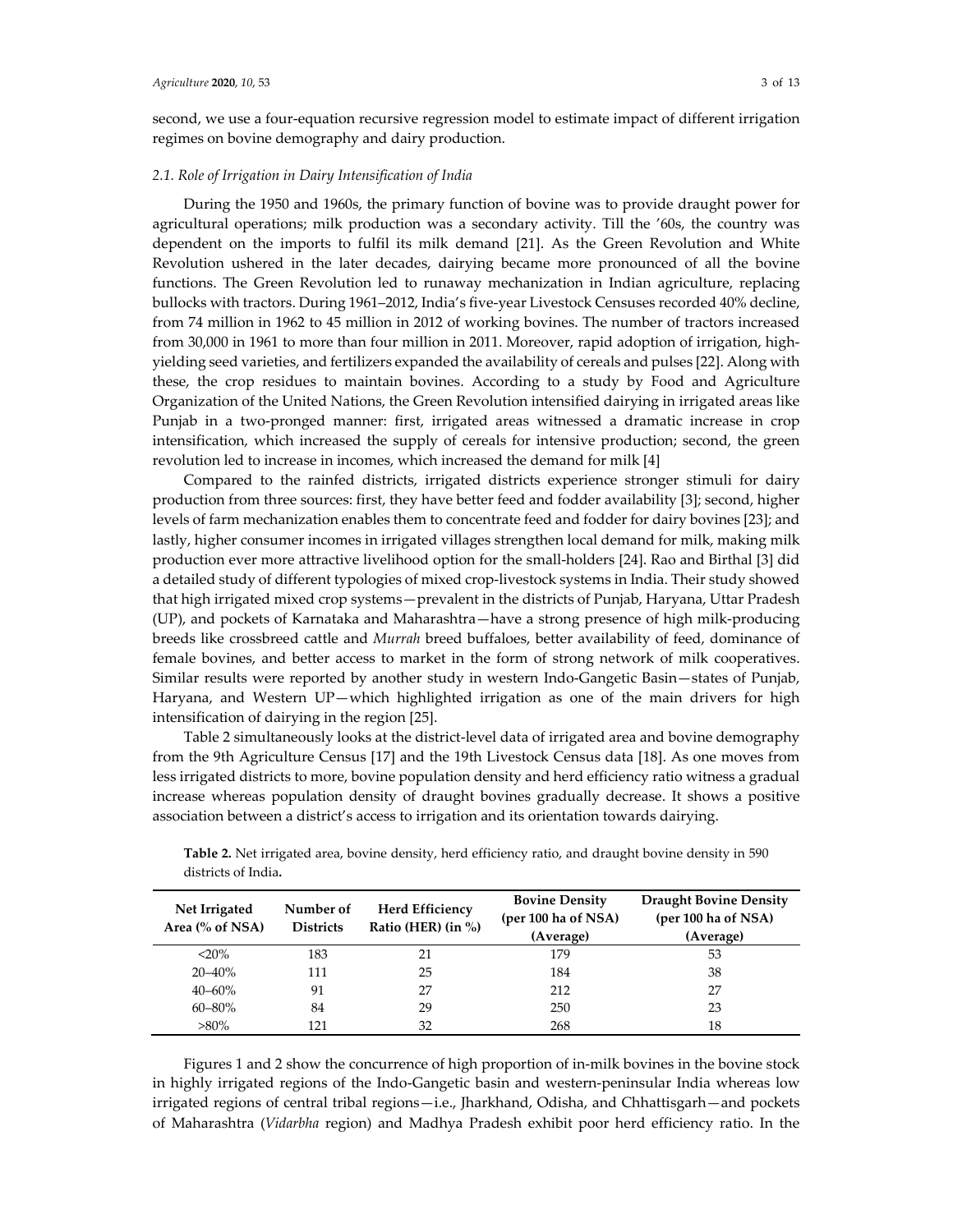irrigation-deprived districts, there is a need for the nuanced reading of the evidence. In the eastern tribal highlands characterized by subsistence agriculture and low irrigation, the relation proposed holds: Draught bovines dominate the bovine population and herd efficiency ratio is low. However, in similarly irrigation-deprived western Rajasthan, draught bovines have lost out to milk bovines and mixed farming system here has experienced heightened dairying-orientation (Table 3). A growing market for milk and uses of groundwater irrigation for cultivating green fodder are the two major factors that have driven dairy development in sparsely irrigated pockets of western and peninsular India [26].



**Figure 1.** Access to Irrigation in 590 districts of India in 2010**.** 



**Figure 2.** Herd Efficiency Ratio in 590 districts of India in 2012**.**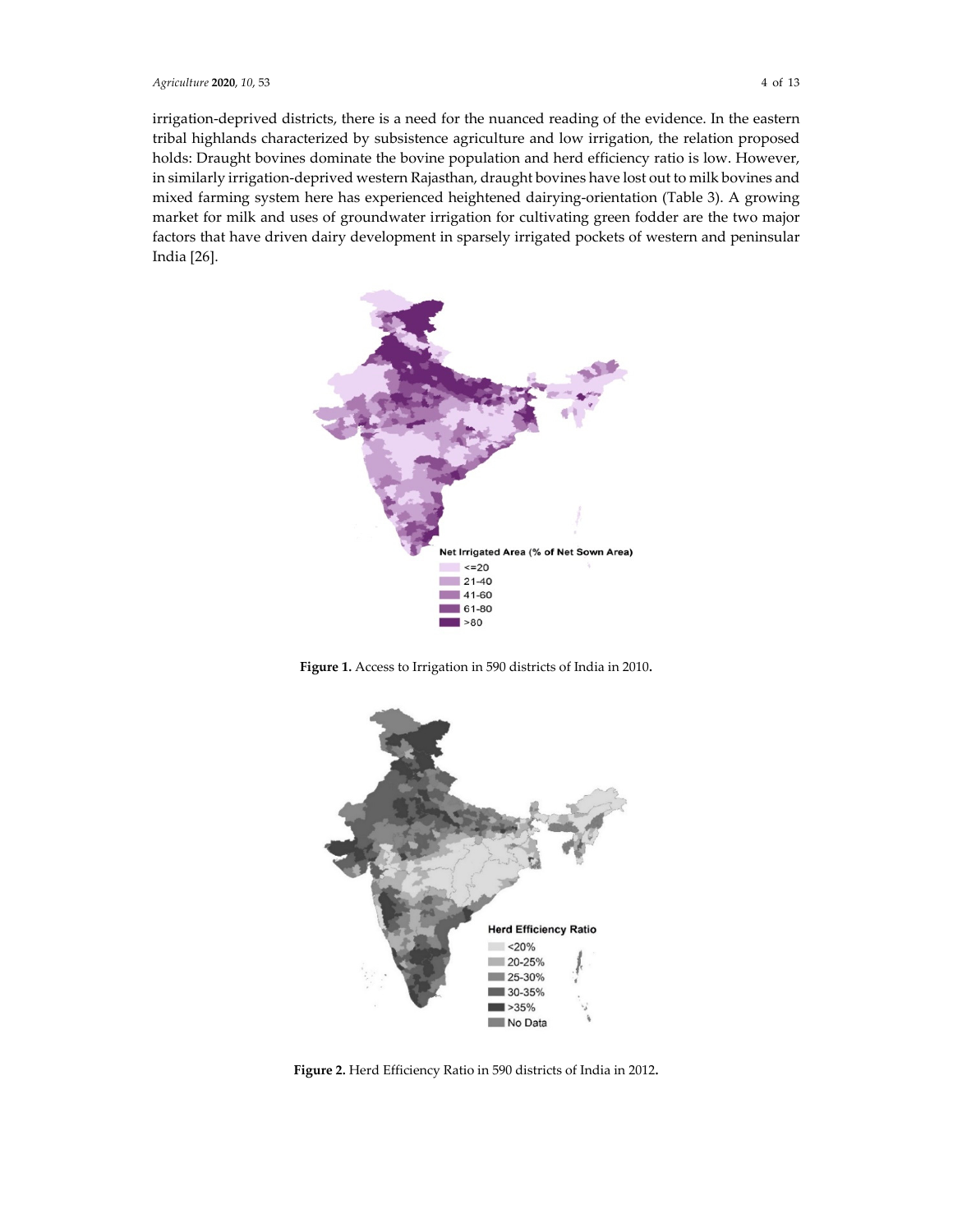|                                     | Eastern Tribal Highlands Western Rajasthan |    |
|-------------------------------------|--------------------------------------------|----|
| Draught Bovines (% of Bovine Stock) | 45                                         |    |
| Herd Efficiency Ratio (%)           | 14                                         | 25 |

**Table 3.** Comparison of Bovine Demography in two Irrigation Deprived regions**.** 

## *2.2. Dairying in Groundwater Irrigated Regions*

Decades after the Green Revolution, Indian irrigated agriculture now thrives on privatelyowned well irrigation. Area under groundwater irrigation expanded from 12 million ha in 1970 to 40 million ha—around three-fifths of the total irrigated area—in 2010 [27]. Expansion of groundwater irrigation has not only stabilized the agriculture but also supported in diversification of farm activities with other high-value complementary activities like animal husbandry, fisheries, and horticulture [28]. Shah [26] reported that dairy production, supported by groundwater-irrigated green fodder cultivation, emerged as a major farm diversification activity in the dry-land regions of Gujarat, Rajasthan, Karnataka, and Andhra Pradesh. Small-scale farmers of the dryland areas adopted bovines of enhanced breeds and cultivated year-round green fodder in their plots using groundwater irrigation to intensify dairy production. Based on a study conducted in four villages of Banaskantha district in Northern Gujarat, Kumar [29] reported that dairy contributed to 45–75% of the farm economy generated from well irrigation in these villages. Kumar [29] highlighted that "Dairying, which is the mainstay of the household economy, is influenced by well irrigation, too. The higher the amount of water available, the more livestock they keep and the more the go for cultivation of green fodder, which is the major source of fodder". Kishore et al. [23] conducted a regression analysis to assess the impact of different factors like human population, farm mechanization, irrigation, and other land-use variables on the emerging patterns of bovine demography in 460 districts of the country. This study showed a positive and statistically significant relationship between HER and groundwater irrigation. It estimated that for every percentage point increase in groundwater irrigated area tends to increase the HER by 0.05 percentage points in a district whereas surface water irrigation was statistically insignificant in the model.

A large 2011 national survey called the Indian Human Development Survey (IHDS II) [30] also shows that households with wells have a heightened orientation towards dairying than households depending on surface water and rainfall. Table 4 compares responses from 12,526 dairying households spread across the country, which were classified into three categories: households irrigating from groundwater, households irrigating from surface water, and rainfall dependent households. Table 4 shows that average households with groundwater irrigation have more milch bovines and produce higher milk output than households served by canals and tanks and rainfed farmers.

|                                              | Groundwater<br>Irrigation | <b>Surface Water</b><br>Irrigation | Rainfall<br>Dependent |
|----------------------------------------------|---------------------------|------------------------------------|-----------------------|
| Number of households (hh) with milch boyines | 4838                      | 1650                               | 6038                  |
| Milch bovines per 100 households             | 192                       | 170                                | 157                   |
| Value of milk output per Household (Rs.)     | 8780                      | 6975                               | 6530                  |

**Table 4.** Average value of milk production per household under groundwater irrigation, surface water irrigation, and rainfed farming (Source: Indian Human Development Survey (IHDS II) Survey).

Even recent censuses—19th livestock census and 9th agriculture census—support this proposition: as groundwater's role in irrigation expands, so does the density of in-milk bovines, as the proportion of draught bovines drops (Table 5). Districts of categories A and B, where surfacewater irrigation is dominant, show an opposite trend.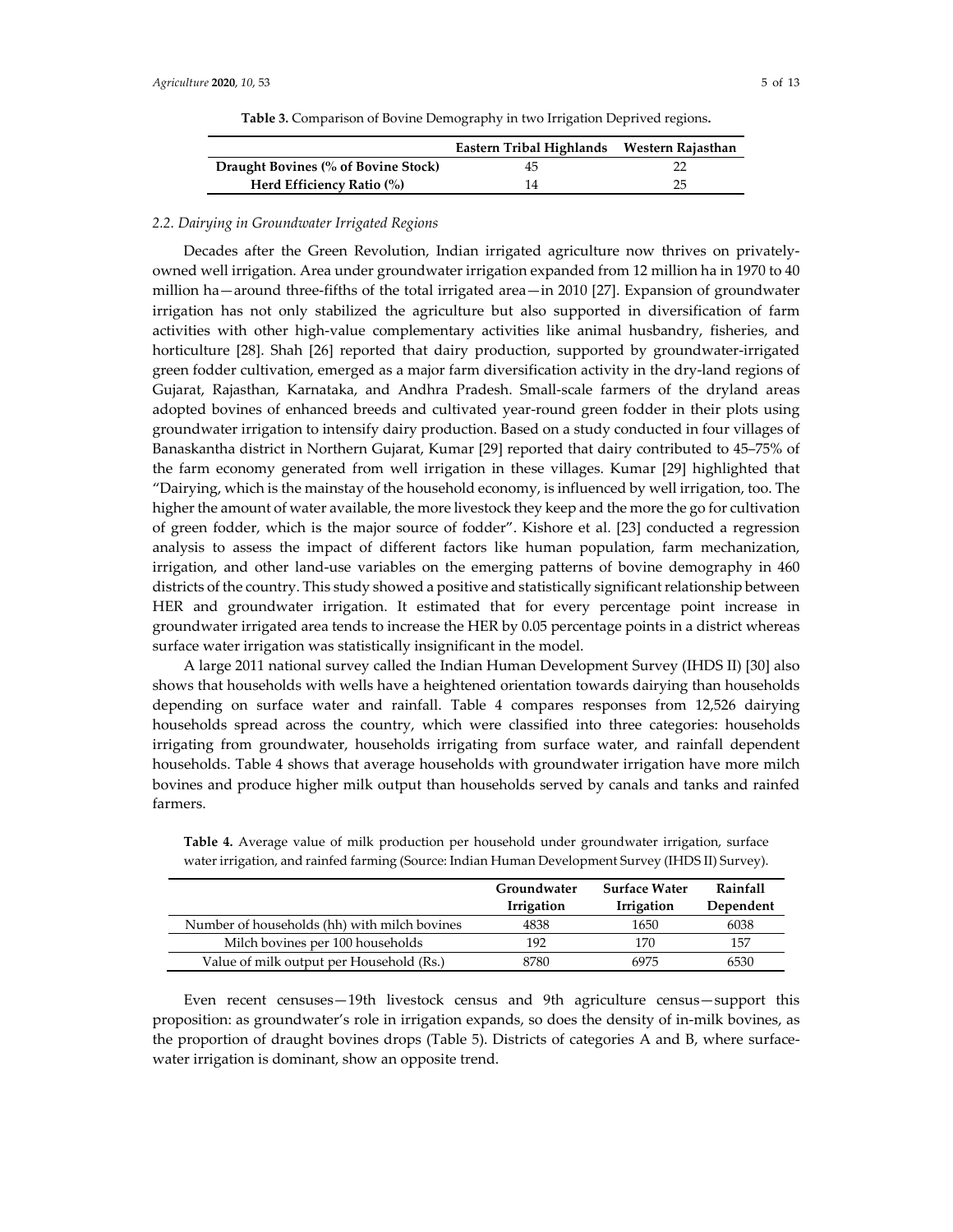| Category: Groundwater<br>Irrigated Area (% of Net<br><b>Irrigated Area)</b> | No. of<br><b>Districts</b> | Share in<br>Total<br>$NSA$ (%) | <b>Bovine</b><br>Population<br>(per 100 ha of<br>NSA) | Herd<br>Efficiency<br>Ratio | Draught<br><b>Bovine</b><br>Population<br>(per 100 ha of<br>NSA) |
|-----------------------------------------------------------------------------|----------------------------|--------------------------------|-------------------------------------------------------|-----------------------------|------------------------------------------------------------------|
| $A: \le 20\%$                                                               | 177                        | 14                             | 255                                                   | 22                          | 65                                                               |
| $B: 20 - 40\%$                                                              | 64                         | 12                             | 204                                                   | 23                          | 48                                                               |
| $C: 40-60\%$                                                                | 71                         | 16                             | 184                                                   | 26                          | 28                                                               |
| $D: 60 - 80\%$                                                              | 120                        | 25                             | 215                                                   | 27                          | 32                                                               |
| $E: >80\%$                                                                  | 158                        | 32                             | 210                                                   | 31                          | 21                                                               |

**Table 5.** Impact of groundwater irrigation on parameters of bovine demography.

## *2.3. Recursive Regression Model*

To further explore the relationship between irrigation and dairy development, we propose a hypothesis: different irrigation sources vary significantly in on-farm accessibility and water control offered to the small-holder farming households in a district; as a result, they have varied influence on the bovine demography and milk output. To test this hypothesis, we report a simple four-equation architecture that avoids simultaneity through a recursive model specification. Figure 3 shows the design of the empirical model, Table 6 represents the four equations, and Table 7 explains the different variables used in the model. In the model, the value of milk output is the target variable that is explained by irrigation variables through a set of intermediate variables such as gross cropped area, total bovine population and in-milk bovine population. Regional dummies (D1, D2, D3, and D4; Figure 4) are used to control the variability in the agro-climatic conditions across the districts of the country. The model estimates the impact of adding one well, one hectare of surface water, and one hectare of rainfed farming on the gross value of milk output of a district.

### Recursive Model on Irrigation Impacts on district-level Milk Output



**Figure 3.** Design of the recursive model.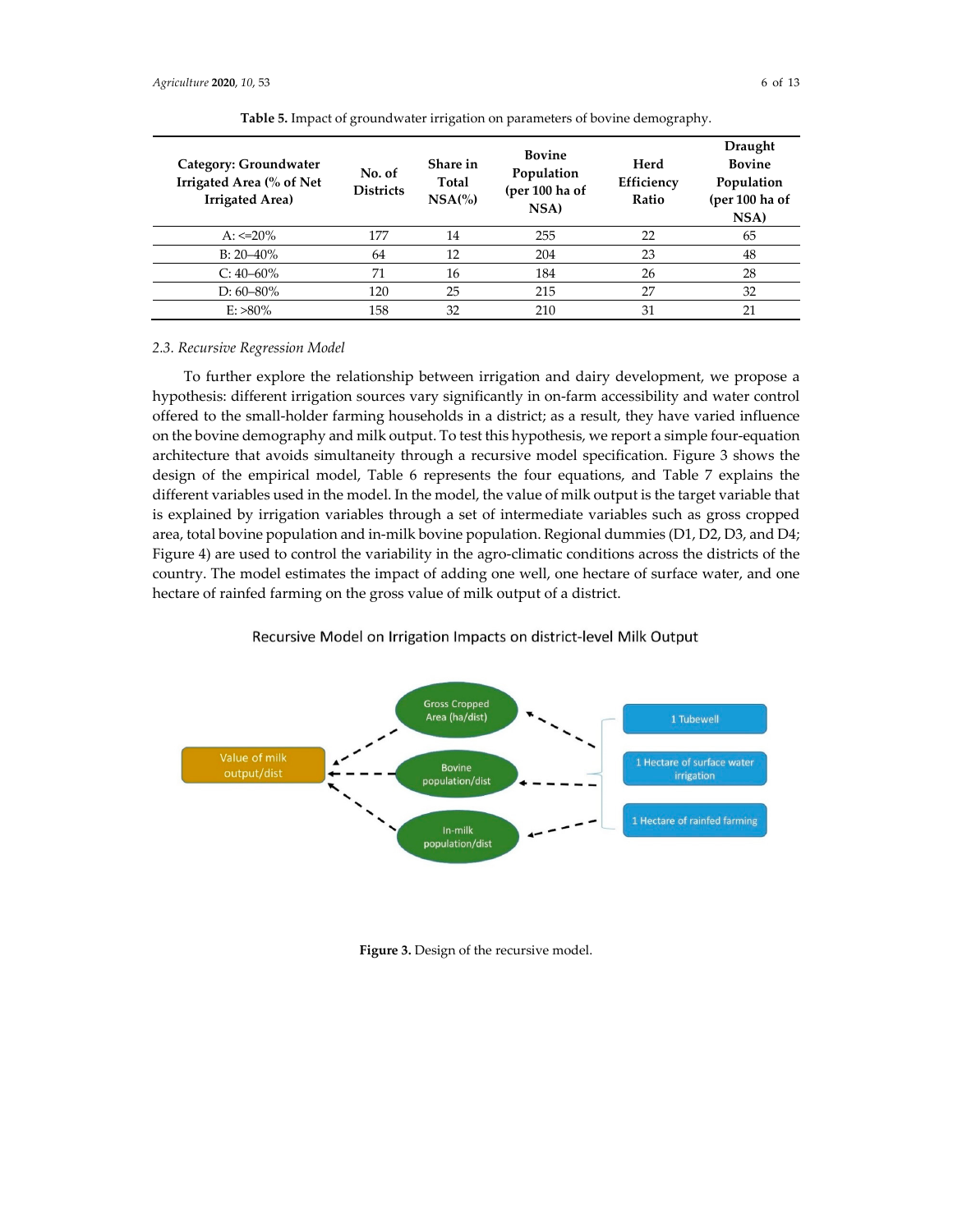| S. No | Equations                                             |
|-------|-------------------------------------------------------|
| 1     | $ToBox = a (GWS;SWAr; RaAr; D1; D2; D3; D4)$          |
| 2     | $InMBox = b$ (ToBov; GWS; SWAr; RaAr; D1; D2; D3; D4) |
| З     | GCA= c (GWS; SWAr; RaAr; D1; D2; D3; D4)              |
| 4     | $GVA-M = d$ (InMBov; ToBov; $GCA$ ; D1; D2; D3; D4)   |

# **Table 6.** Four-equations of recursive model.

# **Table 7.** Variables used in the four-equation recursive model.

| <b>Variables</b> | Definition                                                                    | Units                         |
|------------------|-------------------------------------------------------------------------------|-------------------------------|
| <b>GWS</b>       | Number of Groundwater Structures in the District                              | Number                        |
| SWAr             | Area irrigated by canals, tanks and other sources in the District             | Hectares (Ha.)                |
| RaAr             | Rainfed Area in the District                                                  | Hectares (Ha.)                |
| ToBoy            | Total Bovine Population in the District                                       | Number                        |
| <b>GCA</b>       | Gross Cropped Area area under cereals, pulses and oilseeds in<br>the District | Hectares (Ha.)                |
| <b>InMBoy</b>    | In-Milk Bovine Population in the District                                     | Number                        |
| ToBoy            | Total Bovine Population in the District                                       | Number                        |
| GVA-M            | Gross Value of Milk Output                                                    | <b>Indian Rupees</b><br>(INR) |
| D1               | Dummy variable for Hard Rock districts                                        |                               |
| D <sub>2</sub>   | Dummy variable for Hilly districts                                            |                               |
| D <sub>3</sub>   | Dummy variable for districts in the Indo-Gangetic Plains                      |                               |
| D4               | Dummy variable for Coastal districts                                          |                               |



**Figure 4.** Regional dummy variables.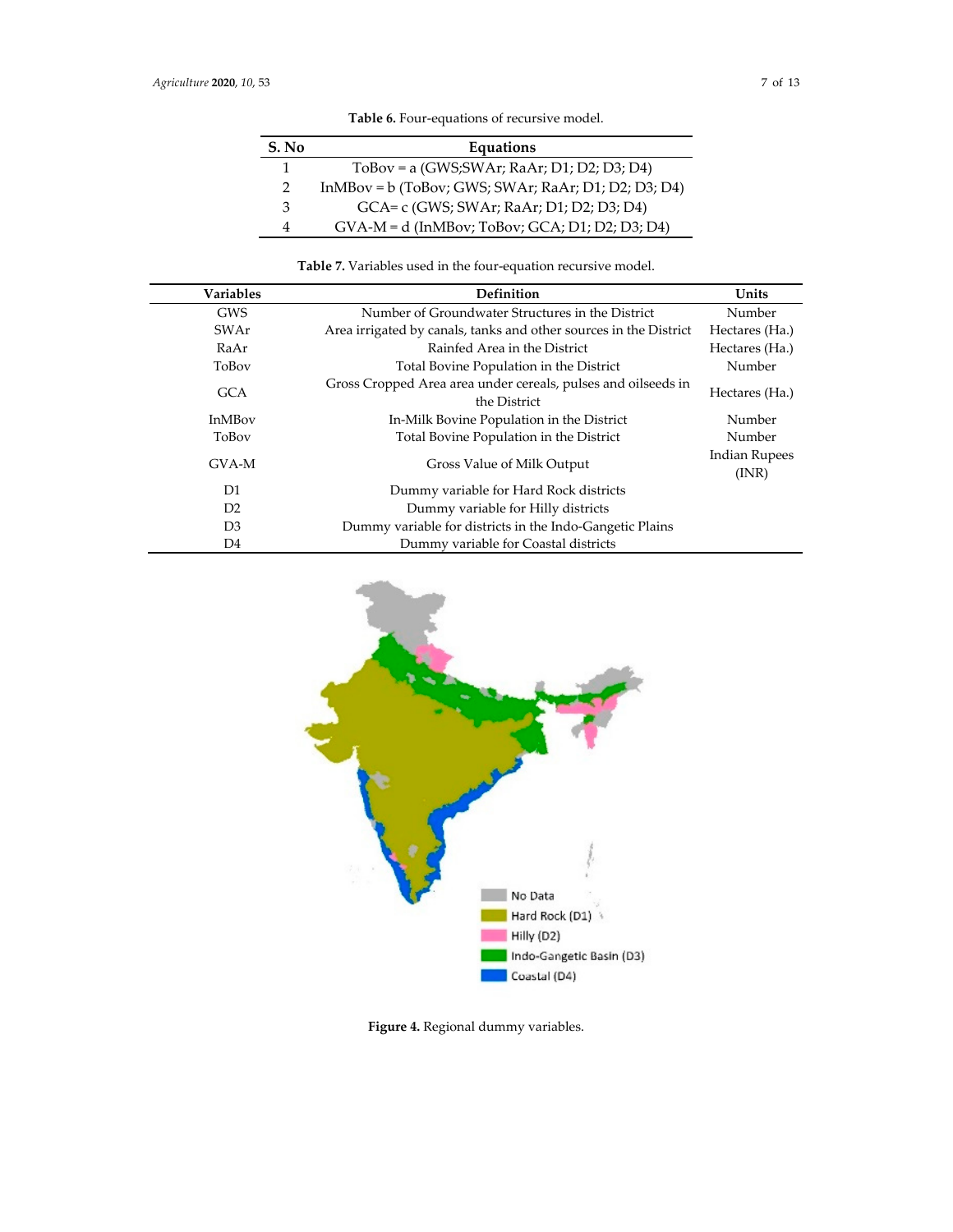# **3. Results and Discussion**

Table 8 summarizes the results of our recursive regression model. The key points emerging from the model are:

### *3.1. In-Milk Bovines*

Irrigation variables, groundwater irrigation, surface water irrigation, and a variable representing rainfall dependent area had positive coefficients and were statistically significant (column 2 of Table 8). We found that adding area under groundwater irrigation had the maximum impact on the in-milk bovine stock of the district. According to the model, *ceteris paribus*, the addition of 100 groundwater wells (GWS) increased the in-milk bovine population by 143 heads (InMBov =  $0.89*100 + 0.19*2.93$ ). Assuming one well irrigates approximately 2 hectares of cultivated area, it comes around to be addition of 72 in-milk bovine heads per 100 hectares of groundwater irrigated area in a district. Moreover, increasing surface water irrigated area in the district by 100 hectares increased in-milk bovine stock by 41 heads and adding 100 hectares of rainfed area added only 12 heads of in-milk bovines.

### *3.2. Total Bovine Population*

Irrigation variables, groundwater irrigation, surface water irrigation, and the variable representing rainfall dependent area were positively and significantly related with the total bovine population (column 3 of Table 8). We found that adding area under groundwater irrigation in a district had the maximum impact on the bovine stock. According to the model, *ceteris paribus,* adding 100 groundwater wells (GWS) increased bovine stock by 293 heads (i.e., 146 bovine heads per 100 hectares of groundwater irrigated area). Moreover, adding 100 hectares of surface water irrigated areas increased bovine stock by 129 heads and adding 100 hectares of rainfed area adds only 49 heads in the bovine stock. These findings were significant because they had a wide varying impact on incremental bovine herd efficiency. Adding 100 hectares of groundwater irrigated area increased bovine numbers by 146 but 48% of these were in-milk bovines. In contrast, adding 100 ha of surface water irrigated area added results in addition of 129 bovines where 31% of them were in-milk; adding 100 ha of rainfed areas results in addition of 49 bovines with only 25% of them as in-milk. This supports our hypothesis that groundwater irrigation enhances milk production by increasing bovine herd efficiency and strengthening dairy orientation.

### *3.3. Gross Cropped Area*

We found a positive and statistically significant relationship between GCA and irrigation variables, groundwater irrigation, surface water irrigation, and a variable representing rainfall dependent area (column 4 of Table 8). The equation indicated that groundwater irrigated areas, which provide year-round access to on-farm water with greater water control than the rainfed and surfacewater irrigated conditions, had maximum cropping intensity. This result implied that groundwater irrigated areas with intense cropping ensure regular supply of feed and fodder for the maintenance of bovines.

### *3.4. Value of Milk Output (GVA-M)*

The milk output equation suggested that in-milk bovines and gross cropped area had a positive and significant impact on the value of milk output of a district (column 5 of Table 8). Adding one inmilk bovine added INR 33,617 (equivalent to US \$747) to the district's gross value of milk output. However, the number of total bovines had a mildly negative impact on the district's value of milk output, highlighting the importance of herd efficiency ratio. This is not surprising; large bovine herd dip into the feed and fodder resources but most heads do not contribute to dairy production and make 'selective feeding' to in-milk animals difficult. The model also suggested a strong and positive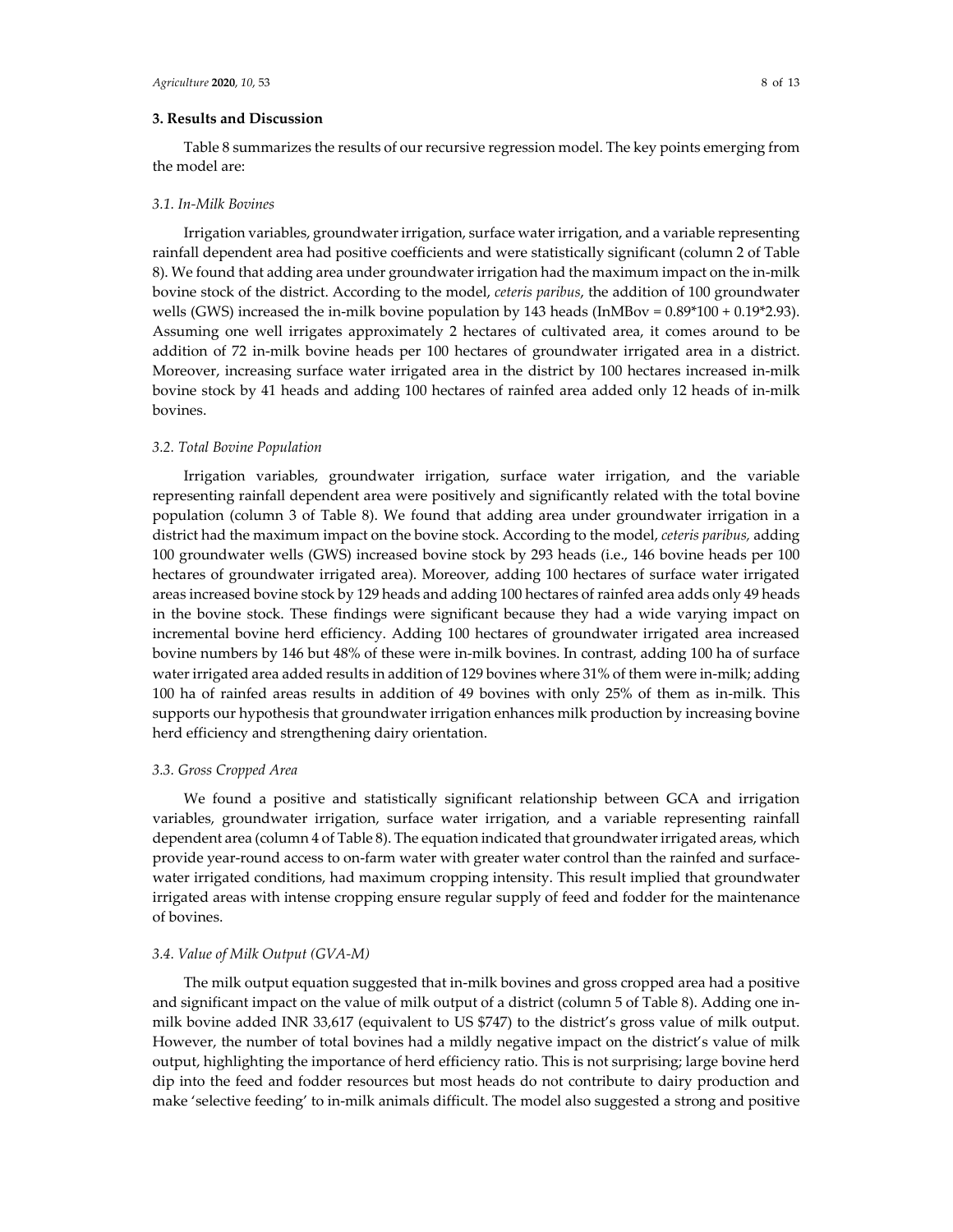| correlation between milk output and GCA, highlighting the importance of the regular supply of crop- |  |
|-----------------------------------------------------------------------------------------------------|--|
| residues and green fodder.                                                                          |  |

| Dependent /Independent Variables | InMBoy [1] | ToBov <sup>[2]</sup> | <b>GCA</b> [3]                        | $GVA-M[4]$      |
|----------------------------------|------------|----------------------|---------------------------------------|-----------------|
| <b>GWS</b>                       | $0.89**$   | $2.93**$             | $1.89**$                              | --              |
| SWAr                             | $0.16**$   | $1.29**$             | $1.19**$                              | --              |
| RaAr                             | $0.03*$    | $0.49**$             | $0.97**$                              | --              |
| ToBoy                            | $0.19**$   | --                   | $-$                                   | $-3570$ **      |
| <b>InMBoy</b>                    | --         | --                   | $\hspace{0.05cm}$ – $\hspace{0.05cm}$ | 33,617**        |
| <b>GCA</b>                       | --         | --                   | $-$                                   | $2089**$        |
| D2                               | $22.612**$ | $-219,506$ **        | $-54,927*$                            | 26,300,000      |
| D <sub>3</sub>                   | $19,909**$ | 59.179 *             | 35.082 *                              | 1,420,000,000** |
| D4                               | 11.427     | $-17.696*$           | $-96.469**$                           | 1,930,000,000** |
| Constant                         | $-9129$    | 345,825**            | $60,407**$                            | 1,674,458       |
| $R^2$                            | 0.78       | 0.47                 | 0.72                                  | 0.68            |

**Table 8.** Recursive model results.

Note: \* and \*\* indicate significance at 5% and 1% levels of significance.

Using the four-equation recursive model, we estimated that the incremental impact of adding 100 groundwater wells, 100 hectares of surface irrigated area, and 100 hectares of rainfed area on the gross value of milk output of a district. Table 9 encapsulates the incremental change in bovine stock, in-milk bovine population, and value of milk output in given conditions. Adding a well added nearly 3.5 times more value of milk output to a district compared to a hectare of land brought under the surface water irrigation. Assuming that one groundwater well on an average irrigates 2 hectares of land, adding a hectare of groundwater irrigated area adds nearly two times more value of milk output to the addition of one hectare of surface water irrigated area, and five times more value of milk output to the addition of one hectare of rainfed area.

|                                                        | <b>Increase in Total</b><br><b>Bovine Population</b> | Increase in In-Milk<br><b>Bovine Stock</b> | Increase in Milk<br>Output (in INR) |
|--------------------------------------------------------|------------------------------------------------------|--------------------------------------------|-------------------------------------|
| Adding 100 groundwater wells                           | 293                                                  | 143                                        | 4,185,690 (US \$93,787)             |
| Adding 100 hectares of surface water irrigated<br>area | 129                                                  | 41                                         | 1,163,859 (US \$26,078)             |
| Adding 100 hectares of rainfed area                    | 49                                                   | 12                                         | 431,676 (US \$9672)                 |

**Table 9.** Impact of adding 100 hectares of canal irrigation, 100 well, and 100 hectares of rainfed farm to the value of total bovine population, in-milk bovine stock and milk output in a district.

We further used the recursive model to predict the contribution of different irrigation regimes in India's milk economy (Table 10). Figure 5 shows that rainfed conditions (47%) have the largest contribution to the country's gross value of milk output, followed by groundwater-dependent area (38%), and surface-water dependent area (15%). However, of all the irrigation regimes, areas dependent on groundwater irrigation maintains the most efficient bovine herd for milk production, as they account for only 24% of country's bovine stock but contribute to 38% of total gross value of milk output; in comparison, surface water contributes just 15% when their share in total bovine stock is 20%.

**Table 10.** Total bovine population, in-milk bovine population, herd efficiency, value of milk, output in rainfed area, groundwater irrigated area, and surface water irrigated area.

|                                          | <b>Total Bovine</b><br>Population (in<br>million) | <b>In-milk Bovine</b><br>Population (in<br>million) | Herd<br>Efficiency<br>Ratio $(\%)$ | Value of milk<br>output (in billion<br>US \$) |
|------------------------------------------|---------------------------------------------------|-----------------------------------------------------|------------------------------------|-----------------------------------------------|
| Attributable to rainfed farming          | 139 (56%)                                         | $28(41\%)$                                          | 20                                 | 22.2(47%)                                     |
| Attributable to groundwater irrigation   | 61(24%)                                           | 27 (39%)                                            | 44                                 | 18 (38%)                                      |
| Attributable to surface water irrigation | $50(20\%)$                                        | 14 (20%)                                            | 27                                 | 7.1(15%)                                      |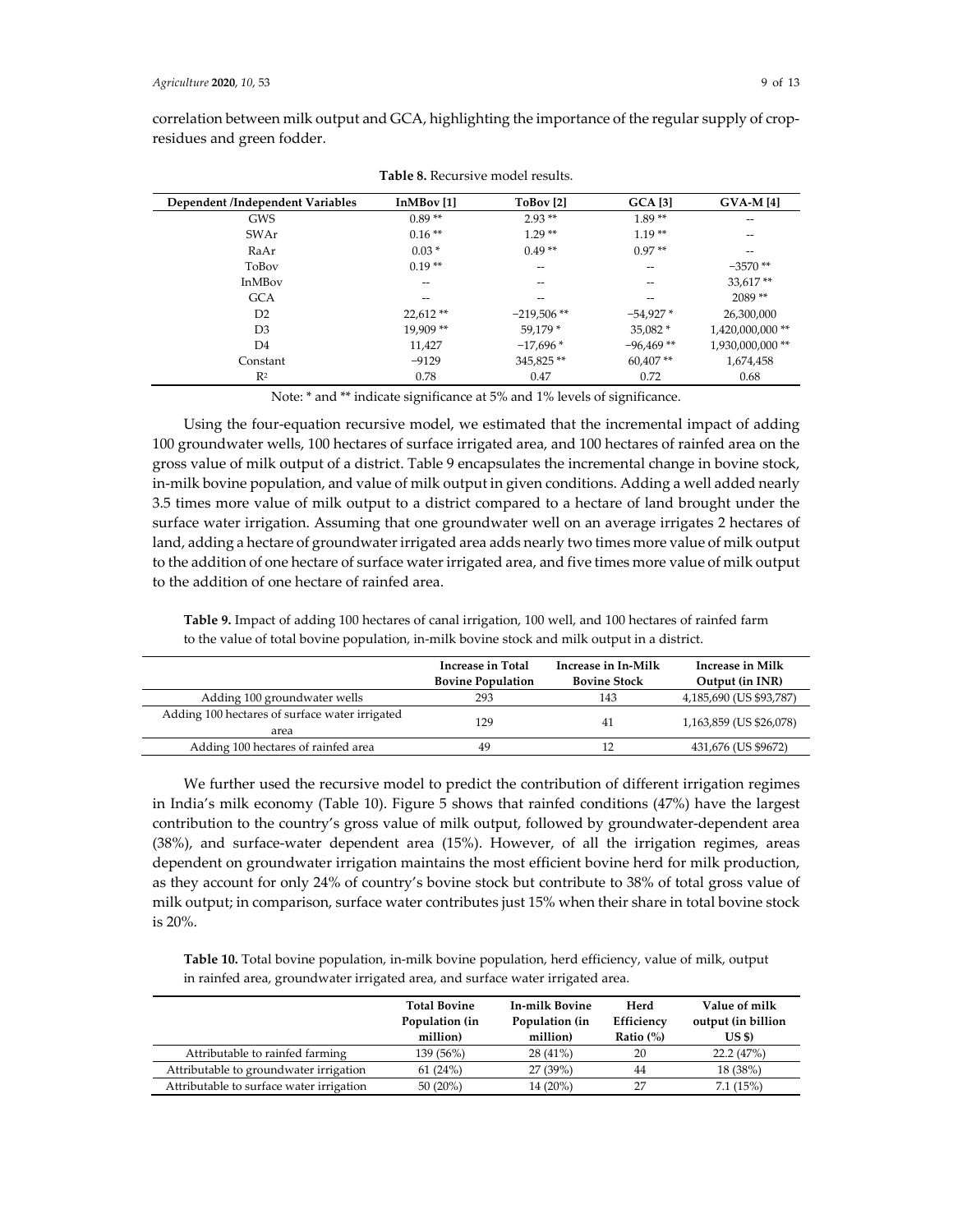

**Figure 5.** Share of rainfed, groundwater irrigated, and surface water irrigated areas in the total bovine population, in-milk bovine population, and value of milk output, respectively.

### **4. Conclusions and Policy Implications**

This study captures the close association between dairy intensification and access to irrigation in the context of a mixed farming system in 590 districts of country. Trends from several datasets and surveys show the gradual increase in dairy intensification activities as one move from districts with low irrigated areas to highly irrigated ones. Of all the different irrigation modes, groundwater irrigation has the most pronounced impact on improved bovine management and dairy production. Our recursive model suggests that expanding groundwater irrigation has the maximum impact on the efficiency of bovine herd management and milk output when compared to surface water irrigation and rainfed farming. Since there has been little literature comparing the contribution of different irrigation modes to the gross value of milk output, this paper attempted to quantify the relative shares of groundwater, surface water, and rainfed conditions to the gross value of milk output. The results showed that rainfed mixed farming system account for the lion's share―47% of the total value of milk, as they have the biggest share in total bovine stock (56%). However, groundwater irrigated mixed farming emerges as the most efficient production system as they contribute to 38% of total value of milk output while they own only 24% of the total bovine stock.

Dairying is central to India's rural economy. It is a supplementary source of cash incomes to around two-thirds of India's farming community (around 70 million households), which contributes around one-third to their gross incomes and is a major source of nutritional security to millions. With an increasing population, rising incomes, and greater interest in nutrition, Indian dairying have to grow rapidly to outpace the demand. In this demand-led growth scenario, a rapid increase in milk supply can only be realized by enhancing milk productivity, increasing herd efficiency ratio, and having plentiful supply of feed and fodder for the maintenance of bovines. Supply-side factor like improved access to groundwater irrigation can help farmers in intensifying their land use for improved availability of crop residues, diversifying their cropping activity for green fodder production, and achieving higher levels of farm mechanization which will positively influence the herd efficiency ratio.

Our analysis shows the dominance of rainfed mixed farming in the pockets of eastern and tribal India and was concentrated in states of Assam, Chhattisgarh, Jharkhand, Odisha, Maharashtra, and Madhya Pradesh. All of these states have a low proportion of in-milk bovines in the herd and dairying lags in the region when compared to rest of India (see Figure 1; Table 1). Together, this region accounts for around 28–30% of the total bovine stock, while their contribution to total milk output is only 14–15%. Not only that, these districts are home to the largest concentrations of poverty in the country. Studies have highlighted the high correlation between rain-fed farming and high-incidence of agrarian poverty in these regions [31,32]. Shah et al. [33] have highlighted the abundant replenishable groundwater available for future irrigation development in this region. Investing public resources to increase access to groundwater irrigation, shifting from rainfed mixed farming to groundwater based irrigated mixed farming, will galvanize dairy intensification activities which will boost supplemental incomes and improve nutritional security of millions of households of this region.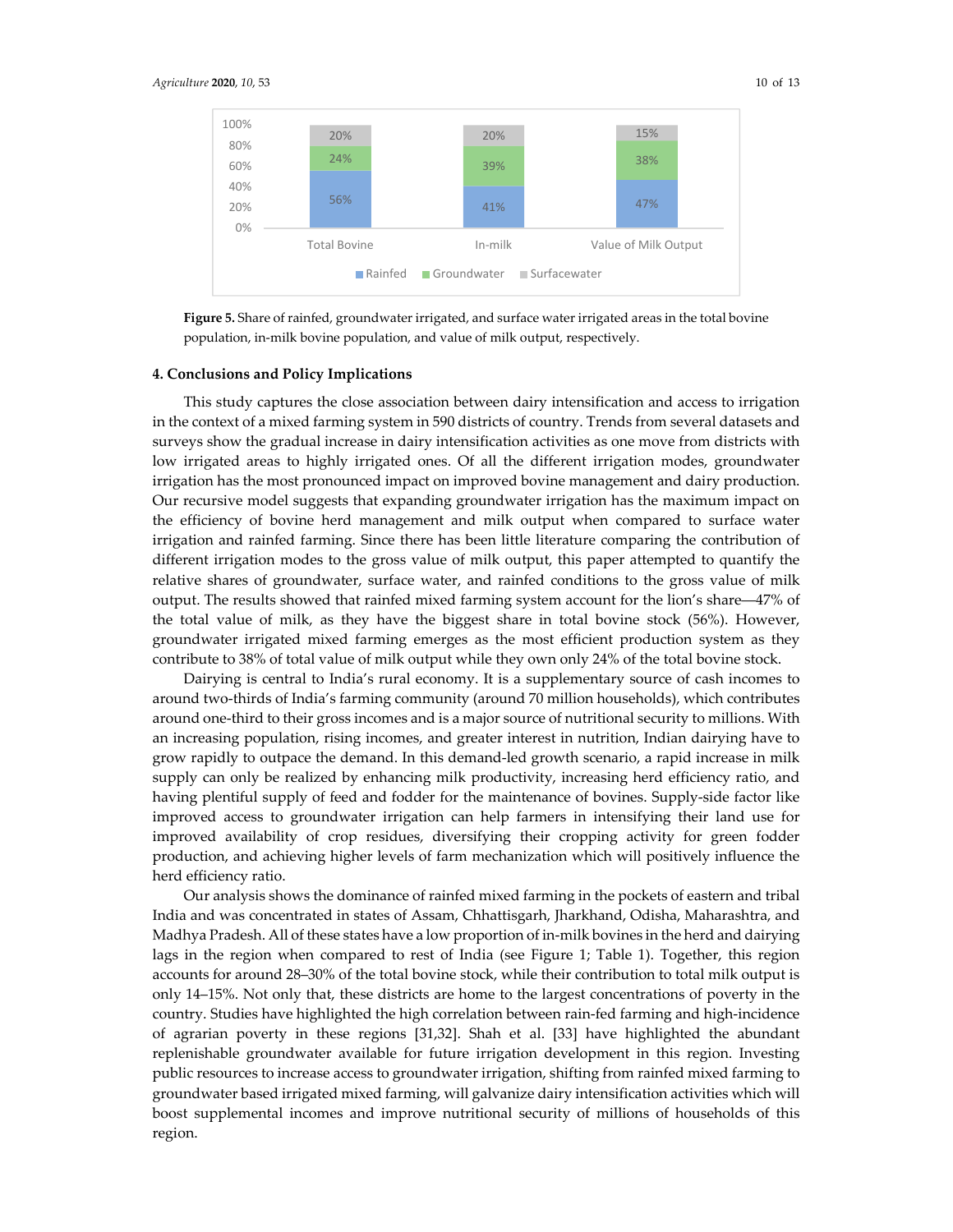**Author Contributions:** Conceptualization, T.S. and A.R.; Methodology, T.S. and A.R.; Software, A.R.; Validation, T.S. and A.R.; Formal Analysis, A.R. and T.S.; Investigation, A.R.; Resources, A.R.; Data Curation, A.R.; Writing—Original Draft Preparation, A.R.; Writing—Review and Editing, T.S.; Visualization, A.R.; Supervision, T.S. All authors have read and agreed to the published version of the manuscript.

**Funding:** This research received no external funding.

**Conflicts of Interest:** The authors declare no conflict of interest.

**Acknowledgment**: The research presented in this paper was undertaken as part of the IWMI-Tata Water Policy Program―a co-equal partnership between International Water Management and Tata Trusts, Mumbai. This work was supported by CGIAR's Water, Land and Ecosystems (WLE) research program.

#### **Appendix**



**Figure A1.** State-wise Map of India**.** 

# **References**

- 1. Seré, C.; Steinfeld, H. *World Livestock Production Systems*; FAO Animal Production and Health Paper 127; Food and Agriculture Organization of the United Nations: Rome, Italy, 1996; pp. 1–51.
- 2. Robinson, T.; Thornton, P.; Franceschini, G.; Kruska, R.; Chiozza, F.; Notenbaert, A.; Cecchi, G.; Herrero, M.; Epprecht, M.; Fritz, S.; et al. *Global Livestock Production Systems*; Food and Agriculture Organizations of the United Nations: Rome, Italy, 2011; pp. 1–152.
- 3. Rao, P.P.; Birthal, P. *Livestock in Mixed Farming Systems in South Asia*; International Crops Research Institute for the Semi-Arid Tropics: Patancheru, India, 2008; pp. 1–156.
- 4. Hann, C.D.; Steinfeld, H. *Livestock & the Environment: Finding a Balance*; European Commission Directorate-General for Development, Development Policy Sustainable Development and Natural Resources: Brussels, Belgium, 1997; pp. 1–115.
- 5. Kumar, A.; Singh, D. Livestock Production System in India: An Appraisal across Agro-Ecological Regions. *Indian J. Agric. Econ*. **2008**, *63*, 577–597.
- 6. Phansalkar, S.J. *Livestock-Water Interaction: Status and Issues*; International Water Management Institute: Colombo, Sri Lanka, 2006; pp. 1–15.
- 7. Amarsinghe, U.A.; Shah, T.; Smakhtin, V. Water-milk nexus in India: A path to a sustainable water future? *Int. J. Agric. Sustain*. **2011**, *10*, 93–108.
- 8. Singh, O.P.; Sharma, A.; Singh, R.; Shah, T. Virtual Water Trade in Dairy Economy Irrigation in Water Productivity. *Econ. Pol. Wkly*. **2004**, *39*, 3492–3497.
- 9. Mekonnen, M.M.; Hoekstra, A.Y. A Global Assessment of the Water Footprint of Farm Animal Products. *Ecosystems* **2012**, *15*, 401–415.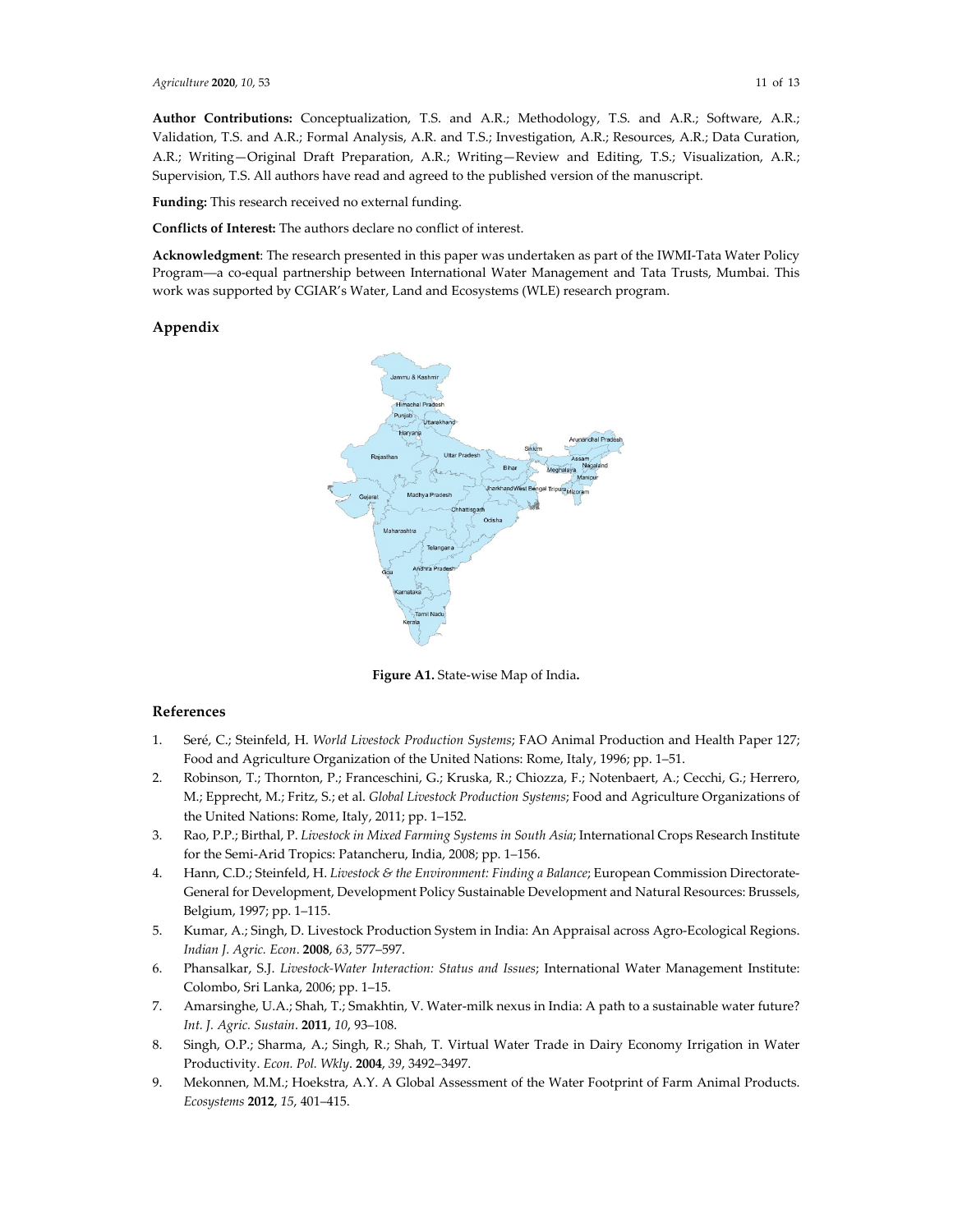- 10. Cosentino, C.; Adduci, F.; Musto, M.; Paolino, R.; Freschi, P.; Pecora, G.; D'adamo, C.; Valentini, V. Low vs High "water footprint assessment" diet in milk production. A comparison between triticale and corn silagebased diets. *Emir. J. Food Agric*. **2015**, *27*, 312–317.
- 11. Dhawan, B.D. *Irrigation in India's Agricultural Development*; SAGE: New Delhi, India, 1988; pp. 1–271.
- 12. Sinha, A.K. Impact of Lift Irrigation on Cropping Pattern and Crop Yields Based on a Five Village Survey in Bhiwani, Haryana. *Indian J. Agric. Econ.* **1978**, *33*, 77–92.
- 13. Freschi, P.; Musto, M.; Paolino, R.; Cosentino, C. Grazing and biodiversity conservation: Highlights on a natura 2000 network site. In *The Sustainability of Agro-Food and Natural Resource Systems in the Mediterranean Basin*; Vastola, A., Ed.; Springer: Cham, Switzerland, 2015; pp. 271–288.
- 14. Meinzen-Dick, R. *Groundwater Markets in Pakistan: Participation and Productivity*; Research Report No. 105; International Food Policy Research Institute (IFPRI): Washington, DC, USA, 1997; pp. 1–76.
- 15. Government of India. *4th Census of Minor Irrigation Schemes Report; Ministry of Water Resources, River Development and Ganga Rejuvenation, Minor Irrigation (Statistics) Wing*; Government of India: New Delhi, India, 2014.
- 16. District-wise Land Use Statistics. Available online: https://aps.dac.gov.in/LUS/Index.htm (accessed on 18 April 2019).
- 17. 9th Agricultural Census 2010–11. Available online: https://agcensus.nic.in (accessed on day 23 April 2018).
- 18. 19th Livestock Census. Available online: http://dahd.nic.in/documents/statistics/livestock-census (accessed on 23 Apr 2019).
- 19. National Dairy Development Board. Available online: http://nddb.coop/information/pubs (accessed on 01 May 2019).
- 20. Rajeshwaran, S.; Naik, G.; Dhas, A.C. *Rising Milk Price–A Cause for Concern on Food Security*; Working Paper 472; Indian Institute of Management: Bangalore, India, 2014; pp. 1–39.
- 21. Kurien, V. India's Milk Revolution. *Bull. Nutr. Found. India* **2000**, *21*, 1–5.
- 22. Pingali, P.L. Green Revolution: Impacts, limits, and the path ahead. *Proc. Natl. Acad. Sci. USA* **2012**, *109*, 12302–12308.
- 23. Kishore, A.; Birthal, P.; Joshi, P.K.; Shah, T.; Saini, A. Patterns and Drivers of Dairy Development in India: Insights from Analysis of Household and District-level Data. *Agric. Econ. Res. Rev.* **2016**, *29*, 1–14.
- 24. Bhattarai, M.; Narayanamoorthy, A. Impact of irrigation on agricultural growth and poverty alleviation: Macro level analyses in India. In *Water Policy Research Highlight 12*; IWMI-Tata Water Policy Program: Anand, India, 2003; pp. 1–7.
- 25. Erenstein, O.; Thorpe, W.; Singh, J.; Varma, A. Crop-livestock interactions and livelihoods in the Indo-Gangetic Plains. In *India: A Regional Synthesis*; International Maize and Wheat Improvement Centre: Texcoco, Mexico, 2007; pp. 1–38.
- 26. Shah, T. *Taming the Anarchy: Groundwater Governance in South Asia*; Resources for the future: Washington, DC, USA, 2003; pp. 1–311.
- 27. Source-wise Irrigation of India, Available online: https://www.indiastat.com/agriculturedata/2/irrigation/145/source-wise-irrigation-area-1950–2015/449345/stats.aspx (accessed on 18 April 2019).
- 28. Joshi, P.K.; Gulati, A.; Birthal, P.S.; Tiwari, L. Agriculture Diversification in South Asia: Pattern, Determinants and Policy Implications. *Econ. Pol. Wkly.* **2004**, *39*, 2457–2467.
- 29. Kumar, D. *Groundwater Management in India: Physical, Institutional and Policy Alternatives*; SAGE: New Delhi, India, 2007; pp. 1–355.
- 30. India Human Development Survey-II. Available online*:* https://www.ihds.umd.edu/IHDS-II (accessed on 03 March 2017).
- 31. Phansalkar, S.; Verma, S. Rethinking Tribal Development: Water Management Strategies for Revitalizing Tribal Agriculture in central India. In *IWMI Water Policy Briefing*; International Water Management Institute: Colombo, Sri Lanka, 2007; pp. 1–9.